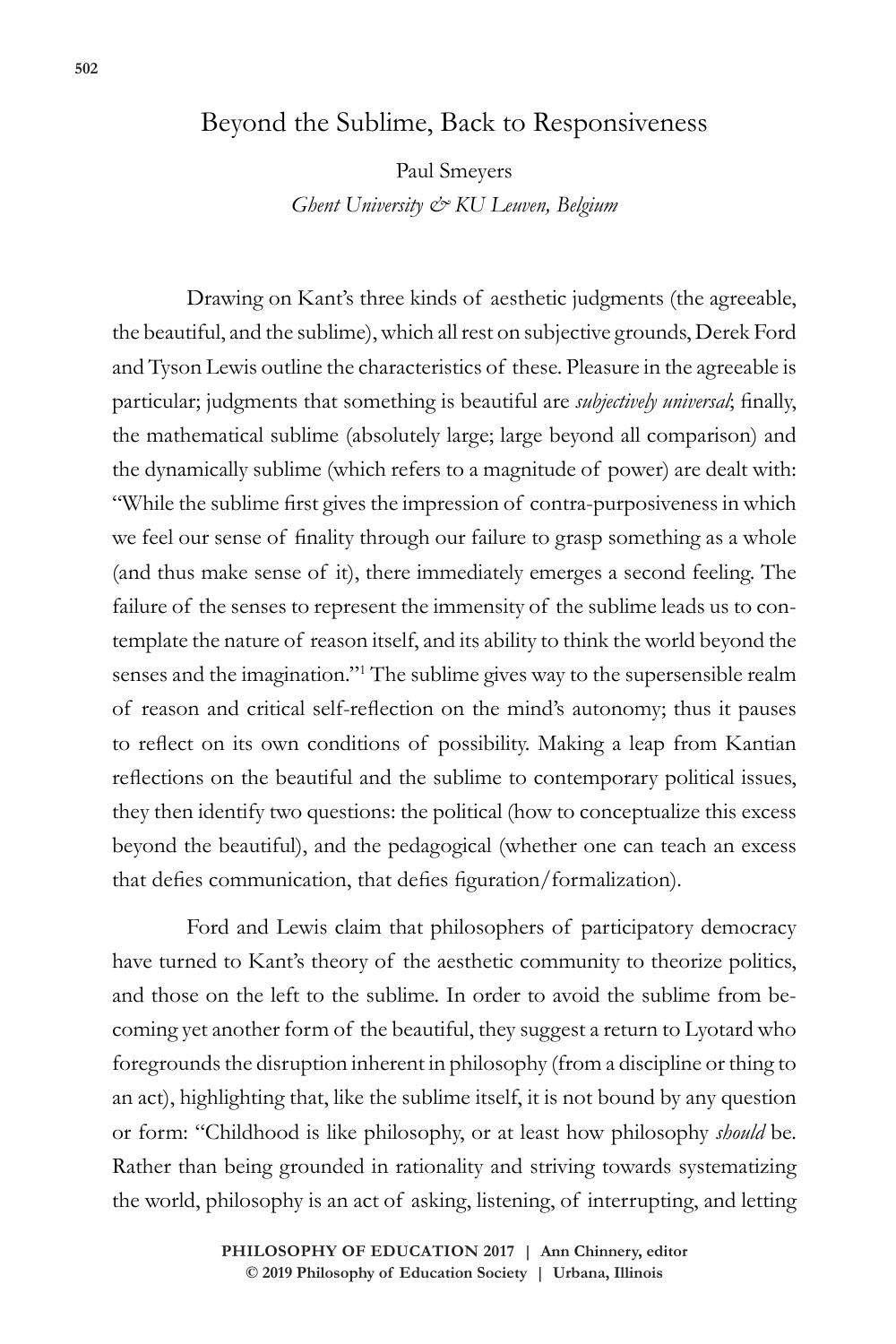## **Paul Smeyers 503**

oneself be interrupted."2 Philosophy does not entail achieving understanding at all, but rather, a particular kind of forgetting, thereby allowing us to be guided by the unpresentable. Lyotard's pedagogy entails teaching one to be open to alterity, to be seized and held by the monstrous childhood of thought: " … a form of philosophical education that speaks the ineffable within the effable, the uncommunicative within the communicative, *without* thereby reducing this excess to yet another consumable signifier."<sup>3</sup> His philosophy gives us a way to conceptualize the excess; Lyotard asks attention for dialogue and offers us the opportunity to enter into an (un)communicative communism.

Ford and Lewis' article covers a lot of ground: it addresses Kant's aesthetic judgments, it criticizes communicative capitalisms pushing the political and the pedagogical to conceptualize the excess (economic inequity) and to teach what defies figuration/formalization. Further, a characterization of philosophy is given and a particular pedagogy is hinted at. Questions can be raised concerning all of these: Is what has been outlined an alternative for social relations? Has it now been shown that the sublime is a resource for educators? Confusions have been slipping in, or more precisely I am confused, when the Lyotardian position leads to expressions such as "another consumable signifier," or "speaking the ineffable within the effable." I am not claiming that Ford and Lewis offer an erroneous interpretation of Lyotard, but I find it difficult to appreciate what they are trying to offer. Surely there is no problem with the characterization of wisdom as never sure of itself, and of course there should always be an openness to another point of view, another conceptualization of a problem, but when it is said that philosophy does not entail achieving understanding, I am no longer sure what could be meant. That such understanding is always partial cannot imply that it entails instead a particular kind of forgetting that allows us to be guided by the unpresentable. How can the unpresentable guide us? And do we really want to be indeterminate monsters, I mean as educators? I will leave the sweeping generalizations about what the child knows or what she really wants aside. I am intrigued by what is claimed, but I find it difficult to make sense of it; it sounds hollow, idle talk, making insufficiently clear what all of this adds beyond the openness to another point of view.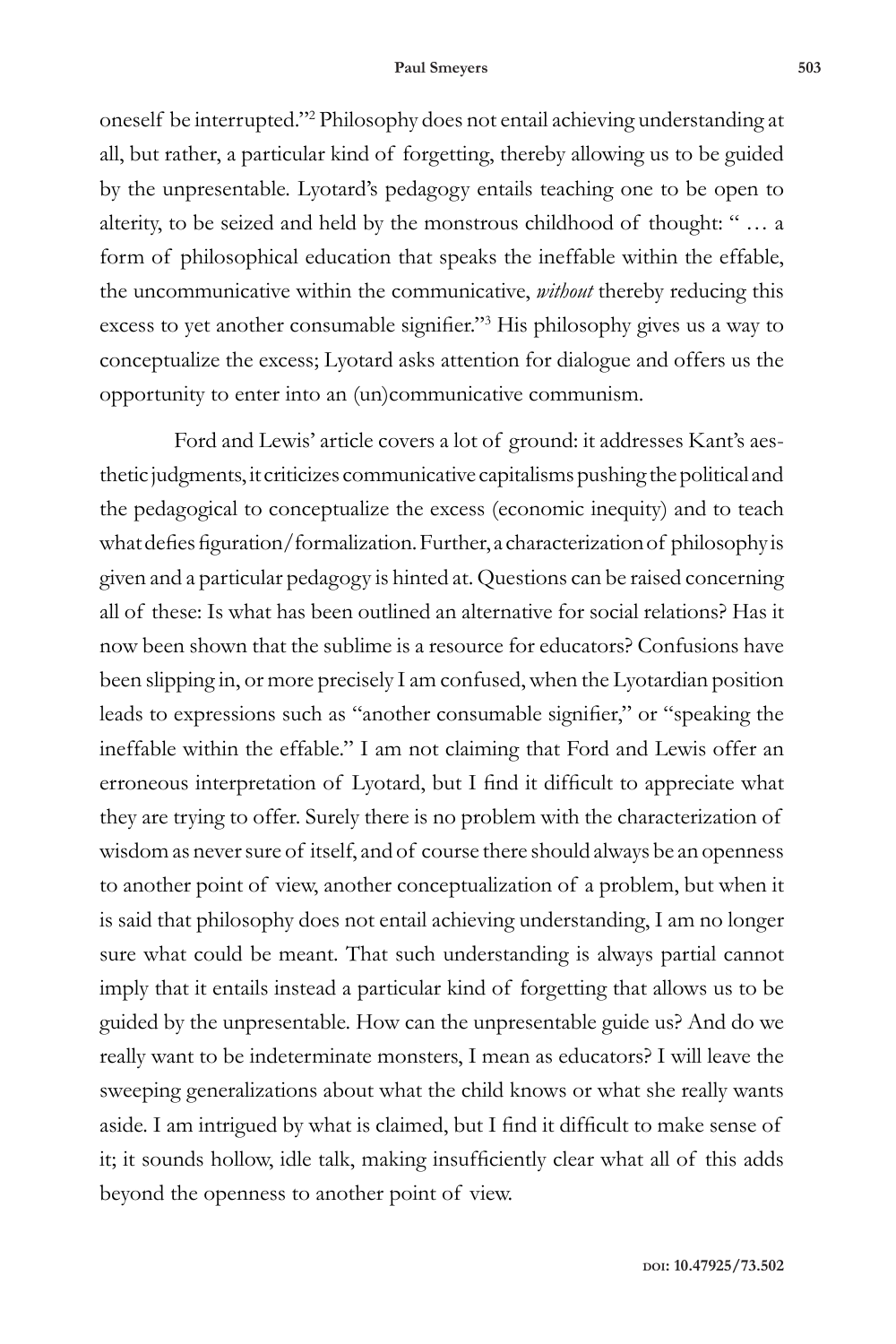There is a more serious worry behind these matters of meaning and making sense, which is that for one reason or another it seems to be deliberately unclear. But it is one thing to accept that the necessary and sufficient conditions to use a concept correctly cannot be exhaustively spelled out, and another to offer the kind of discourse they embrace. Do teachers and parents recognize themselves in the metaphor of indeterminate monsters? Do we, as philosophers of education? This is a strange picture of philosophy, even if one accepts that it has to do more than entail achieving understanding. It is also remarkable that, on the one hand, the authors are looking for the sublime in Kant and Lyotard and everything that characterizes this, yet on the other, they embrace the latter's advice to listen, a place for inclusive dialogue and debate. I am not sure one can have it both ways.

Following Wittgenstein, I too abhor the crystalline purity that some have been looking for. He writes:

> The more narrowly we examine actual language, the sharper becomes the conflict between it and our requirement. (For the crystalline purity of logic was, of course, not a *result of investigation*: it was a requirement.) The conflict becomes intolerable; the requirement is now in danger of becoming empty. -- We have got on to slippery ice where there is no friction and so in a certain sense the conditions are ideal, but also, just because of that, we are unable to walk. We want to walk: so we need *friction*. Back to the rough ground!<sup>4</sup>

Is it really an interesting move to go to Kant's and Lyotard's sublime if one is interested in an alternative for social relations and a resource for educators? Is it not enough to appreciate that every situation is in some sense new (It is different from a previous one; even if it has all the similarities of the previous one, if that is possible, it comes *after* a previous one and hence differs from the first), as accepted within the meaning-as-use position, which tackles the idling of language when an essence is invoked? But one should not forget that one has to start somewhere, as Stanley Cavell writes: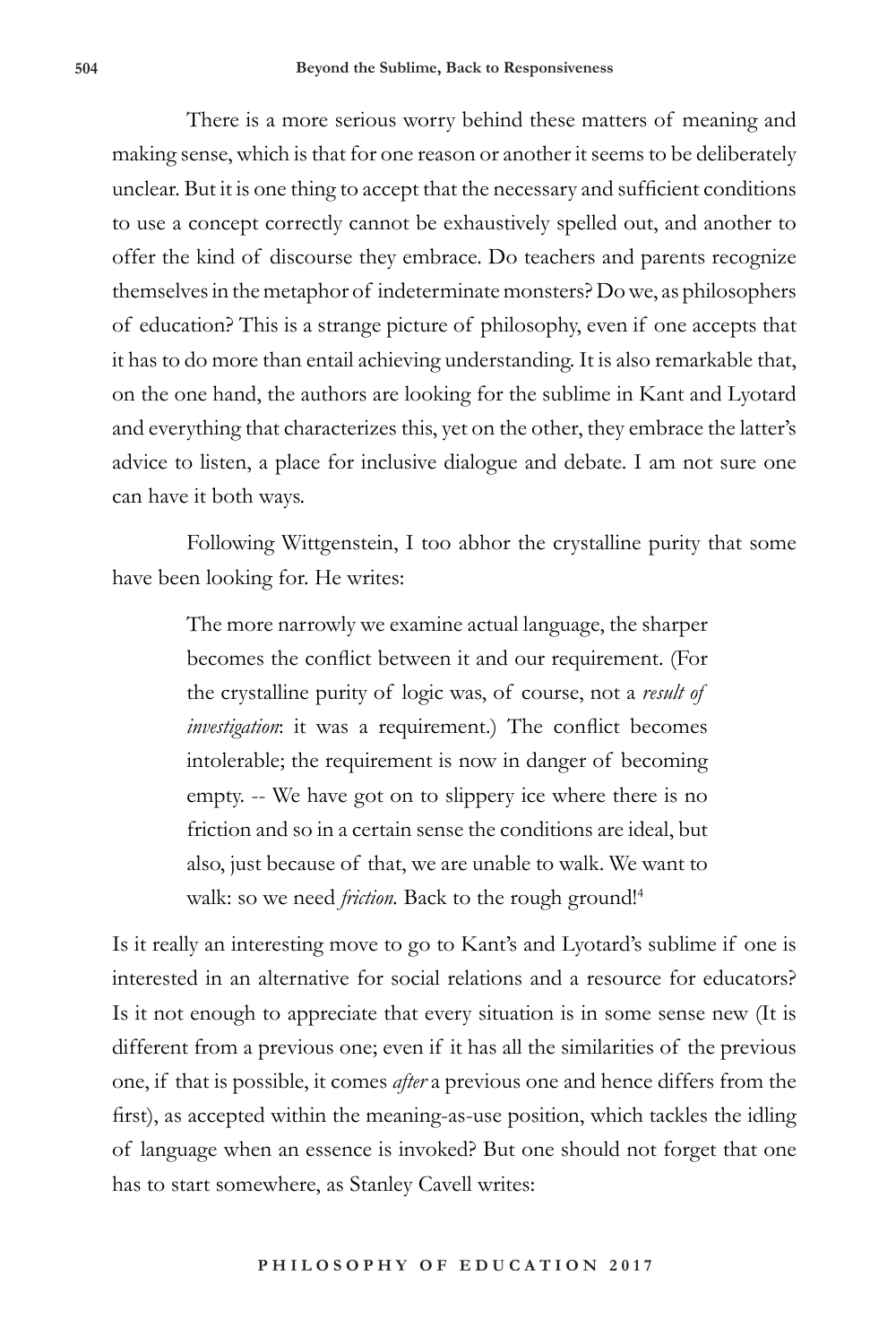In Wittgenstein's view the gap between mind and the world is closed, or the distortion between them straightened, in the appreciation and acceptance of particular human forms of life, human "convention". This implies that the *sense* of gap originates in an attempt, or wish, to escape (to remain a stranger to, alienated from) those shared forms of life, to give up the responsibility of their maintenance.<sup>5</sup>

For Cavell, the return to the ordinary is required to close the gap. What does this mean in the context of the parent and the child, where education is at stake, when the subject, the one who says "I" and the "Other," is focused on and responsiveness is invoked? Both the adult and the child have to take responsibility for what they say. Yet this cannot mean that both of them find themselves in the same position. The relationship between the parent and the child cannot be modelled after the relationship between adults. And, concerning the nature of the resistance towards the given, it can be asked whether there is always a need to escape conformity, for departure; could the assent to what is given not also evoke a positive appreciation for the worthwhileness of what is passed on? Raising children requires the parent in many situations to explain why certain things are the case, why certain things need to be done, why restraint is required and demanded, why the child should behave in a particular way. The child's initiation into the form of life, into the setting of what makes sense (is the case, is valuable etc.) should not be seen as to be resisted or to be departed from right from the very beginning, but as something possibly to be continued, possibly to be changed (and resisted). Without question, the adult can be surprised by what the child says or does, and this may press the parent to reconsider her position, but such a disruption by the child does not question the importance of initiation itself. Closing the gap requires initiation, for being able to speak oneself, for becoming part of the *polis*, for understanding what it means to say "I," and at the same time for being responsive towards the other.

<sup>1</sup> Derek R. Ford and Tyson E. Lewis, "Lyotard and the sublime unconscious